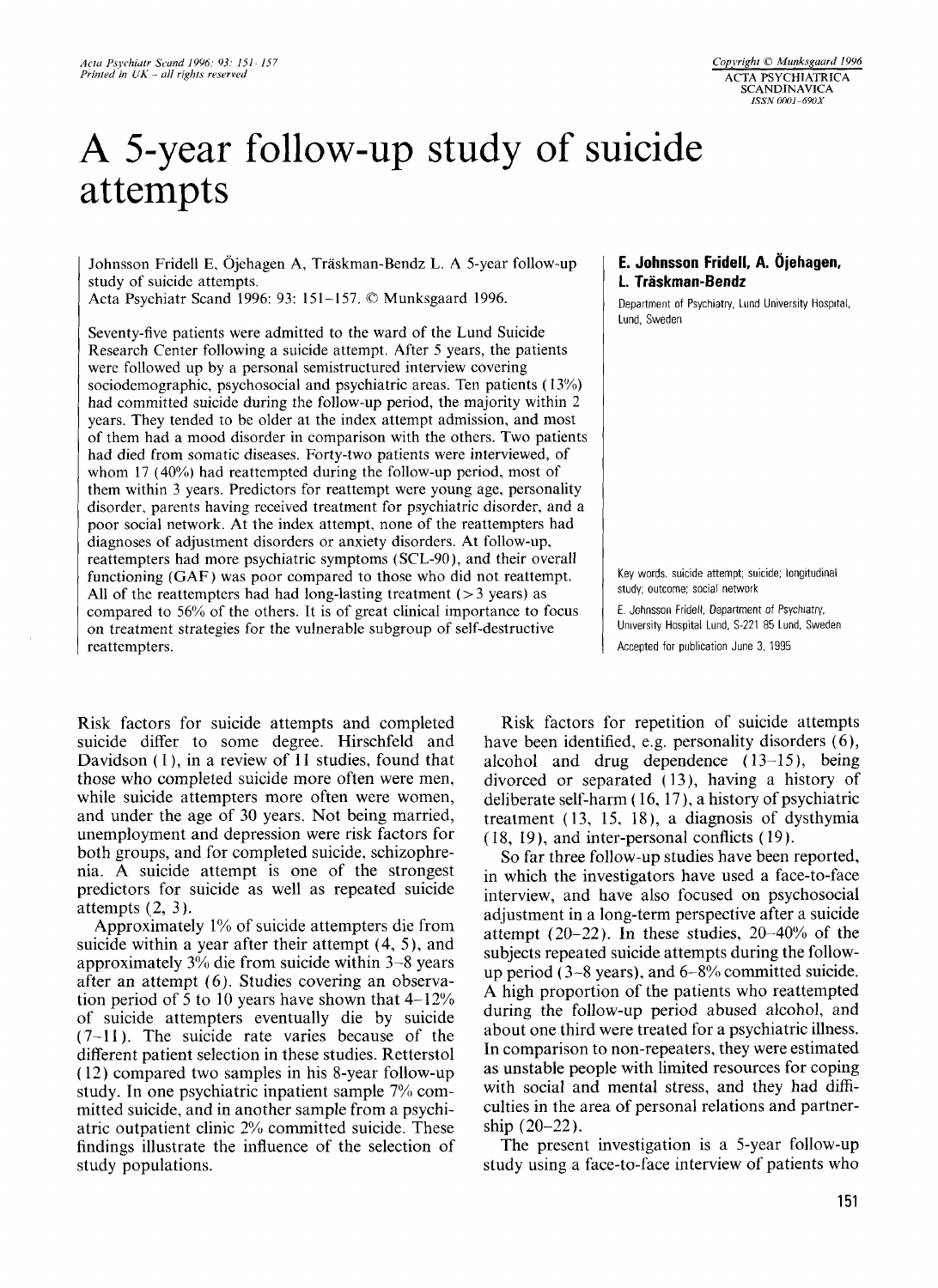were referred to a psychiatric ward after a suicide attempt. The aims of this study were to investigate predictors for repeated suicidal behavior as well as changes in social network, psychosocial adjustment and treatment received during the follow-up period.

# **Subjects and methods**

The study was carried out at the Lund Suicide Research Center at the Department of Psychiatry of Lund University Hospital.

Our definition of a suicide attempt is: 'those situations in which a person has performed an actually or seemingly life threatening behaviour with the intent of jeopardizing his/her life or to give the appearance of such intent, but which has not resulted in death' (23).

Information on completed suicides was obtained from the Department of Forensic Medicine in Lund. The study was approved by the Medical Ethics Committee of the University of Lund.

# Sample

The sample consisted of 75 patients (31 men and 44 women) admitted to the Suicide Research Center after a suicide attempt, i.e. index admission. They were inpatients during the period 1987 to 1989, and took part in a multidimensional inpatient research programme including psychiatric, biological, psychological and social issues.

The mean age for men was  $37.8 + 10.5$  years and for women was  $42.4 + 16.5$  years.

Forty-eight per cent had made one or more suicide attempts before the index admission. The main diagnoses according to DSM-III-R, axis I (24), at index admission were major depressive disorder (MDD, 35%), dysthymia (21%), substance use disorder (8%), adjustment disorder ( 17%), anxiety disorder (9%), psychoses (5%) and eating disorders (1.3%).

Personality disorder (DSM-III-R, axis 11) was present in 68% of the patients.

The sample, including the investigation at index admission, has been described in detail in an earlier paper (25).

# Methods

All patients were first contacted by letter, and 5-7 days later the principal author made a telephone call to provide more information about the interview and to receive consent to participate. If we could not contact the patient, one or two more letters were sent.

Of the 63 patients who were alive at follow-up, 42 individuals (28 women and 14 men) were interviewed, while 21 (9 women and 12 men) were impossible to interview for various reasons. Eleven of the latter did not answer our letters or did not turn up at the appointments agreed upon. Ten patients did not want to participate in the study, and the reasons were as follows: unwillingness to review that particular period in their life (5), psychiatric illness (I), and moving abroad (1). and the remaining three gave no explanation.

Follow-up data concerning suicide attempts and psychiatric treatment for nonrespondents were gathered from psychiatric records of the main psychiatric hospital. **At** index admission the nonrespondents, in comparison to respondents, tended more often to be men  $(57\% \text{ vs. } 33\%, P < 0.10)$ , to be older  $(41.3 \pm 15.4 \text{ vs. } 36.5 \pm 10.4, \text{ NS})$ , and they were less often employed/studying (53% vs. 79%, *P<O.IO).* No other differences were found between these subgroups.

*The follow-up interview.* At follow-up, a face-to-face interview was conducted by the principal author who had no previous information about the patients. Four patients were known to the author, and these interviews were conducted by one of the co-authors **(A.0).** 

The semistructured interview covered sociodemographic, psychosocial and psychiatric areas. The questions focused on the following data from the follow-up period: suicide attempts and circumstances related to these attempts, suicidal thoughts, treatment contacts and admissions to psychiatric wards, current psychiatric symptoms, and social situation, including family, employment, living conditions and financial situation. Included also were social changes during the follow-up period. Another objective was to compare the patients' view of their social network at index and at follow-up. Finally, the individuals were asked if problems at the index suicide attempt as well as current problems had been resolved.

As **a** complement to the interview, different assessment instruments were used:

- $(1)$  SCL-90, a self-rating scale which measures present psychiatric symptoms (26). It consists of 90 questions each of which has a five-step scale from 'not at all' to 'very much'. The formula reflects 9 dimensions of symptoms and three global indicators.
- ISSI (the Interview Schedule for Social Interaction) (27). The scale was translated into Swedish by Orth-Gomér and Undén (28). Reliability and validity have been tested in Australia and in Sweden and have been found to be satisfactory. This selfrating scale covers availability and adequacy of the two dimen-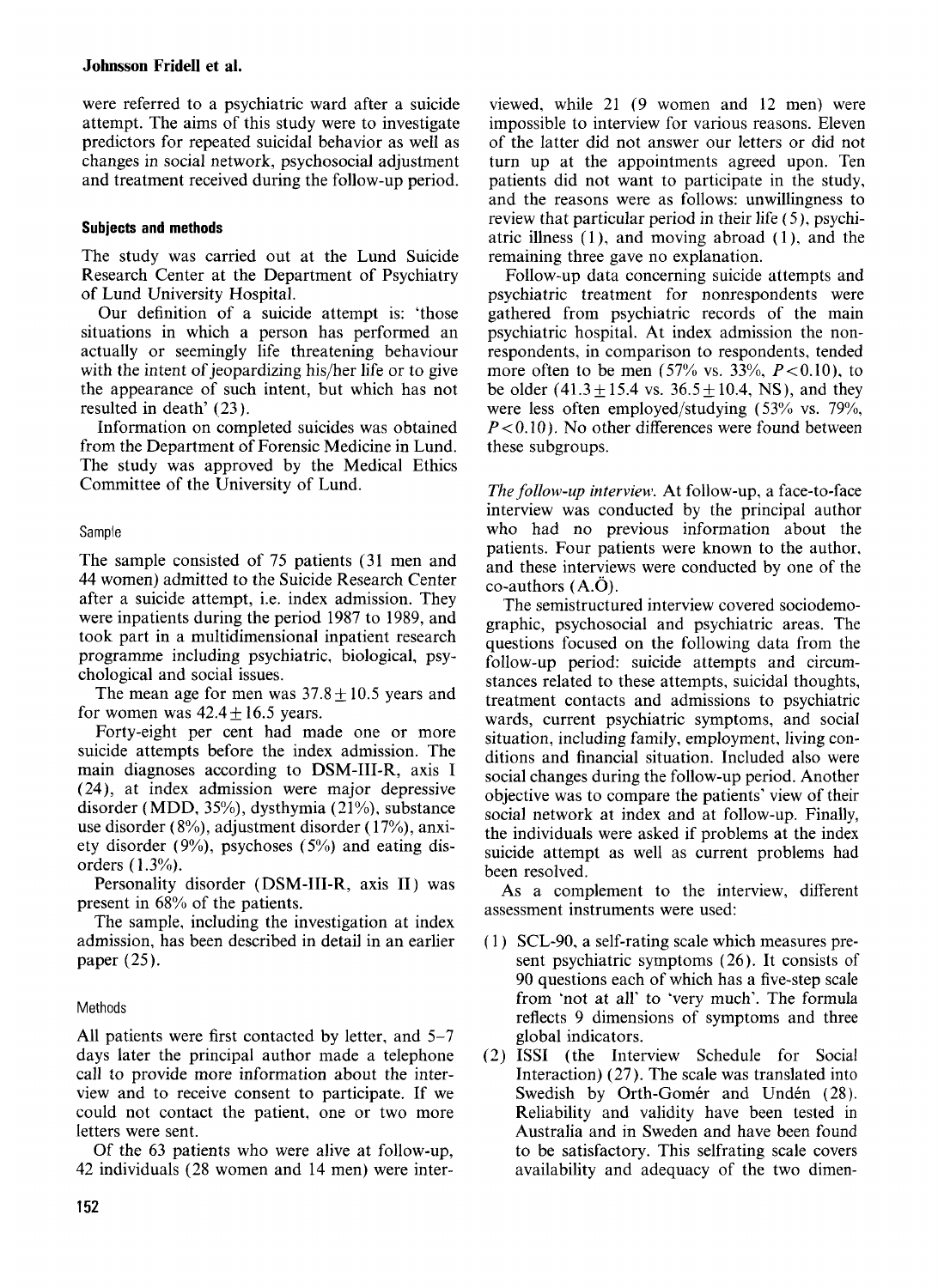sions of social integration and attachment. Hence, it is divided into four subscales: Availability of social integration ( AVSI ), availability of attachment (AVAT ), adequacy of social integration (ADSI) and adequacy of attachment (ADAT).

- (3) SAS-SR (Social Adjustment Scale) a self-rating scale which measures social adjustment over the past 2 weeks in six major areas of functioning  $(29)$ .
- (4) The overall functioning of the patients according to axis V, DSM 111-R (24).

## **Statistics**

The Chi-square test was used to analyse differences in the proportions of patients. Student's t-test was used in analyses of differences between means. Standardized residuals were used to analyse differences in tables with more than  $2 \times 2$  cells. Residuals  $> 2.0$  were considered significant at the 0.05 level. The Mann-Whitney U-test was used. Wilcoxon matched-pair test was used for comparisons between two measurements in the same subjects.

#### **Results**

#### **Mortality**

Twelve patients had died within 5 years after the index attempt. Two had died from somatic diseases, and ten (13.3%) had committed suicide. Eight of the 10 suicides occurred within the first 2 years after the index attempt, five during the first year, three during the second year, and the remaining two during the third and fourth year, respectively. The deaths were caused by drug overdose (3), drowning  $(2)$ , shooting by handgun  $(1)$ , hanging  $(1)$ , train accident (1) and poisoning by carbon monoxide ( 1 ). All who committed suicide were receiving ongoing psychiatric treatment at the time of the suicide.

The percentage of women was the same among those who committed suicide and those who did not ( $60\%$  vs. 57%). In comparison to the survivors, those who committed suicide tended to be older  $(49.8 \pm 17.7 \text{ vs. } 39.0 \pm 13.5 \text{ years}, P=0.09)$ . They more often had a mood disorder (MDD, dystymia, depression UNS  $(70\% \text{ vs. } 55\%, \text{ NS})$ , while personality disorders were about as common in both groups. Concerning social variables, no differences were found between those who committed suicide and the others.

#### Repetiticn of suicide attempts during the follow-up period

During the follow-up period, 17 (40%) of the 42 patients who were interviewed repeated suicide

attempts, and 9 of them made 2 or more reattempts. In all, 51 reattempts occurred. Sixteen individuals made 38 suicide attempts during the first 3 years after the index attempt, and during the fifth year 5 individuals reattempted.

Ten  $(59\%)$  of 17 patients who reattempted suicide had made suicide attempts before the index attempt, as compared to 10 (40%) of 25 patients who did not reattempt during follow-up (NS ).

In the following presentation, those who repeated suicide attempts, RSA  $(n=17)$ , will be compared with those who did not reattempt, NRSA  $(n=25)$ , during the follow-up period.

*Social and psychiatric characteristics at index admission.* As seen in Table 1, RSA subjects were more often women (NS), and they were significantly younger than NRSA subjects. RSA and NRSA subjects differed concerning psychiatric diagnoses, i.e. none of the RSA subjects had an adjustment disorder or anxiety disorder. In comparison with NRSA subjects, RSA subjects more often had a personality disorder, while type of personality disorder according to three clusters suggested by the DSM III Task Force (24) did not differ significantly between RSA and NRSA groups. RSA subjects

Table 1. Social and psychiatric characteristics at index admission in subjects who repeated suicide attempts (RSA) and in those who did not repeat attempts (NRSA) during follow-up

| Total<br>$(n = 42)$            |                | $RSA (n = 17)$<br>(%) | NRSA $(n=25)$<br>(%) |
|--------------------------------|----------------|-----------------------|----------------------|
| Age (mean $\pm$ SD) years      | $37 + 10$      | $33 + 9$              | $39 + 11*$           |
| Women                          | 28             | 82.0                  | 560                  |
| Married/cohabiting             | 15             | 29.0                  | 40.0                 |
| Employed/studying              | 33             | 765                   | 80.0                 |
| Previous suicide attempts      | 20             | 588                   | 40.0                 |
| Psychiatric treatment          | 20             | 65.0                  | 360                  |
| Parental psychiatric treatment | 26             | 88.0                  | 48.0*                |
| Father                         | 21             | 75.0                  | $36.0*$              |
| Mother                         | 12             | 240                   | 32.0                 |
| Diagnosis, DSM III-R<br>Axis I |                |                       |                      |
| Major depressive disease       | 11             | 235                   | 280                  |
| Dysthymia                      | 9              | 35.3                  | 12.0                 |
| Depressive UNS                 | 1              | 59                    | 0.0                  |
| Substance abuse                | 4              | 11.8                  | 8.0                  |
| Adjustment disorder            | 8              | 0.0                   | $32.0*$              |
| Anxiety disorder               | 5              | 0.0                   | $200*$               |
| Psychosis                      | $\overline{c}$ | 11.8                  | 0 <sub>0</sub>       |
| Eating disorder                | $\overline{c}$ | 118                   | 0.0                  |
| Axis II                        |                |                       |                      |
| Personality disorder           | 29             | 88.0                  | $56.0*$              |
| Cluster A                      | $\overline{2}$ | 0.0                   | 80                   |
| Cluster B                      | 16             | 58.8                  | 24.0                 |
| Cluster C                      | 5              | 17.6                  | 8.0                  |
| Cluster D (unspec.)            | 6              | 11.8                  | 16.0                 |
|                                |                |                       |                      |

Chi-square test:  $*P<0$  05. Students t-test:  $*P<0.05$ .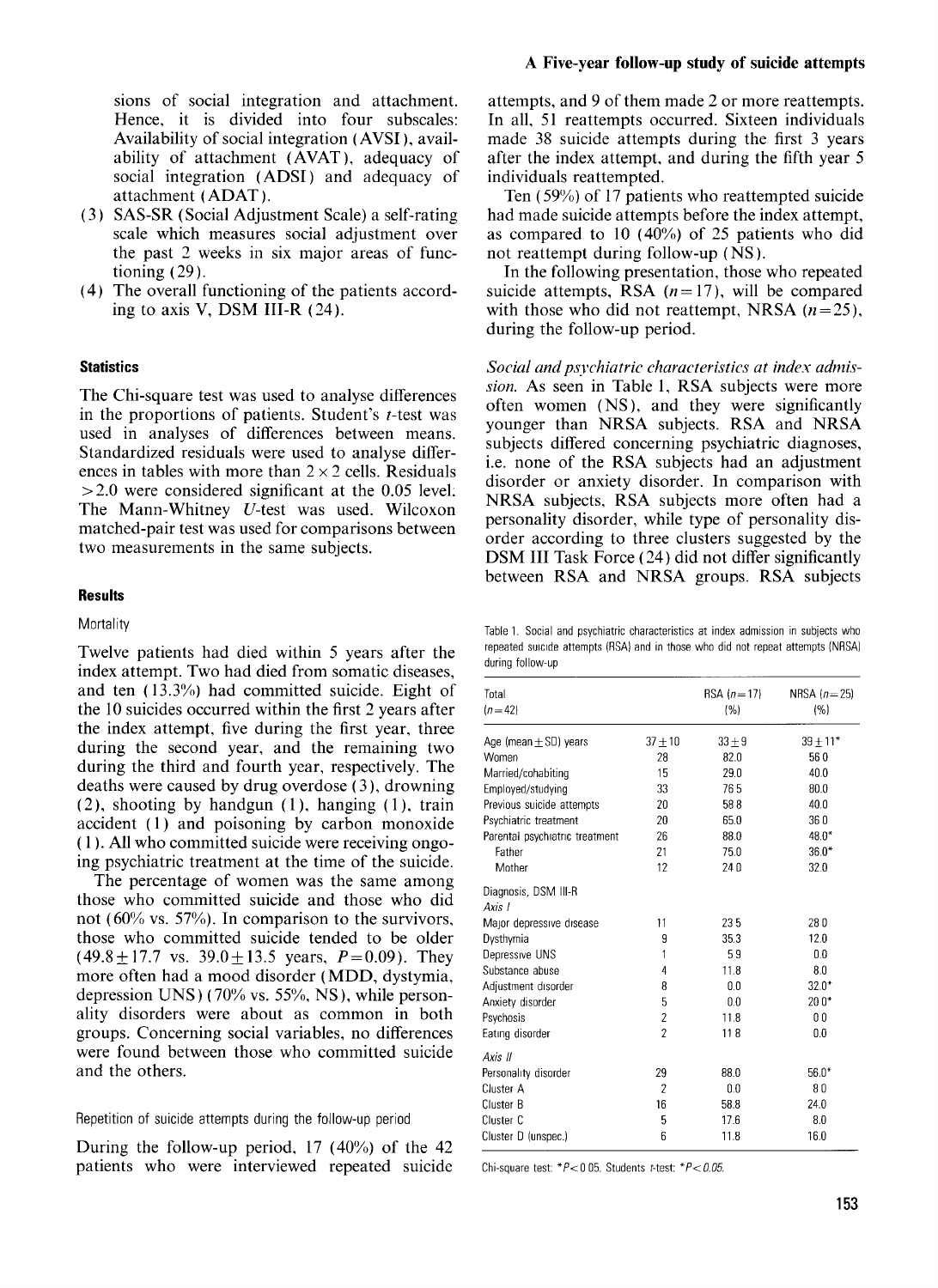## **Johnsson Fridell et al.**

more often had a father and/or mother who had been treated for psychiatric illness (88% vs. 48%). This difference could be ascribed to psychiatric treatment of fathers (75% vs. 36%). In both RSA and NRSA groups alcohol abuse was the most common disorder among fathers.

*Social network at indes and at follow-up.* At the index admission RSA subjects rated their social network (ISSI) as less satisfying than NRSA (Table 2). At follow-up the patients again rated their social network. When comparing index and follow-up ratings, an improvement was found (ISSI, maximum score) in both RSA subjects and NRSA subjects, which reached significance in the RSA subjects. Both groups showed an improvement in the two subscales of adequacy, RSA subjects on attachment (ADAT), and NRSA subjects on social integration. At follow-up, RSA subjects still rated a less satisfactory network in comparison to NRSA subjects (NS).

Social and psychiatric characteristics at follow-up. In comparison with the NRSA subjects, the RSA subjects tended to be less often married/cohabiting, while they were more often employed/studying (NS ) (Table *3).* 

In comparison to NRSA subjects, the social adjustment (SAS-SR) was less satisfactory and the

Table 2. The Interview Schedule for Social Interaction (ISSI) and its subscales at index admission and at follow-up

|                                                                            | $RSA (n = 17)$  |               | NRSA $(n=25)$             |              |
|----------------------------------------------------------------------------|-----------------|---------------|---------------------------|--------------|
|                                                                            | Index           | Follow-up     | Index                     | Follow-up    |
| ISSI total score<br>$(max = 30 points)$                                    | $13.2 + 5.6*$   | $177 + 7.6$   | $17.3 + 7.1*$             | $20.5 + 7.8$ |
| <b>AVSI</b><br>Availability of social<br>integration<br>$(max = 6 points)$ | $2.0 \pm 1.3$   | $1.7 \pm 1.8$ | $2.7 + 1.7$               | $3.2 + 20$   |
| AVAT<br>Availability of<br>attachment<br>$\{max = 6 \text{ points}\}$      | $4.5 + 1.2$     | $4.7 + 18$    | $4.5 + 1.7$               | $45 + 2.0$   |
| <b>ADSI</b><br>Adequacy of social<br>integration<br>$(max = 8 points)$     | $3.4 \pm 2.3$   | $4.4 + 28$    | $4.9 + 2.5$ <sup>11</sup> | $6.3 + 2.4$  |
| ADAT<br>Adequacy of<br>attachment<br>$(max = 10 points)$                   | $3.4 + 2.4^{2}$ | $5.9 + 2.9$   | $5.1 \pm 2.9$             | $6.7 + 3.3$  |

Mann-Whitney U-test:

Comparison between RSA and NRSA subjects at index, *"PcO.05*  Wilcoxon matched pairs:

Comparison between NRSA subjects at index and follow-up  $P=1$  (\*)  $P=0.07$ . Comparison between NRSA subjects at index and follow-up  $2^2 = *P = 0.02$ .

|                                                       | <b>RSA</b>          |    | <b>NRSA</b>    |          |
|-------------------------------------------------------|---------------------|----|----------------|----------|
|                                                       | $(n=17)$            | %  | $(n = 25)$     | %        |
| Married/cohab. (28)                                   | (8)                 | 47 | (20)           | $80(*)$  |
| Employed/studying (31)                                | (15)                | 88 | (16)           | $64$ (*) |
| Ongoing psychiatric treatment (21)                    | (10)                | 59 | (11)           | 48       |
| Social adjustment<br>$(SAS-SR)$ $(M + SD)$            | $2.1 + 0.5$         |    | $18 + 0.4*$    |          |
| Overall functioning<br>(DSM III R, axis V) $(M + SD)$ | $68 + 11$           |    | $81 \pm 10***$ |          |
| Current problems (23)                                 | (12)                | 71 | (11)           | 44(*)    |
| Last 12 months.                                       |                     |    |                |          |
| Suicidal thoughts (23)                                | (12)                | 71 | (11)           | $44$ (*) |
| Weariness of life (21)                                | (11)                | 65 | (10)           | 40       |
| Depressive mood (19)                                  | (10)                | 59 | (9)            | 36       |
| Anxiety (20)                                          | (12)                | 71 | (8)            | $32*$    |
| Irritability (18)                                     | $\langle 7 \rangle$ | 41 | (11)           | 44       |
| Hopelessness (19)                                     | (11)                | 65 | (8)            | $32(*)$  |

Students  $t$ -test \*\*\* $P$ <0.001, \* $P$ <0.05.

Chi-square test: \*P<0.05. (\*) *P<O* 10.

overall functioning scores (DSM-III-R, axis V) were lower in RSA subjects.

At the follow-up interview the patients were asked about suicidal ideation, weariness of life, depression, anxiety, irritability and hopelessness during the last 12 months. The RSA subjects had more often experienced suicidal thoughts, anxiety, and hopelessness as compared to NRSA subjects.

Seventy-one per cent of RSA subjects reported current problems, in comparison to 44% of NRSA subjects. In both groups half of the individuals described their problems as psychiatric/psychological, while the others reported a combination of social and psychiatric/psychological problems.

RSA subjects also had more psychiatric symptoms according to  $SCL-90$  (Fig. 1), in the subscales of obsessive compulsive, interpersonal sensitivity, depression, anxiety, hostility, paranoid ideation, psychotisism, global severity index and positive symptom distress index. There were no differences between men and women.

The majority of the respondents (30/42) were able to recall the circumstances of the index suicide attempt, more often in the case of NRSA subjects than RSA subjects (88% vs.  $47\%$ ,  $P < 0.05$ ). Twelve responders did not remember anything about the index attempt, and eight of them had made two or more suicide attempts after the index attempt.

*Treatment during follow-up.* In total, 19 patients ( 45%) were readmitted to inpatient psychiatric services during the follow-up period, 94% of **RSA**  subjects as compared to  $12\%$  of NRSA subjects  $(P< 0.05)$ . Thirty-one subjects  $(74%)$ , had outpatient treatment for 3 years or more, all of the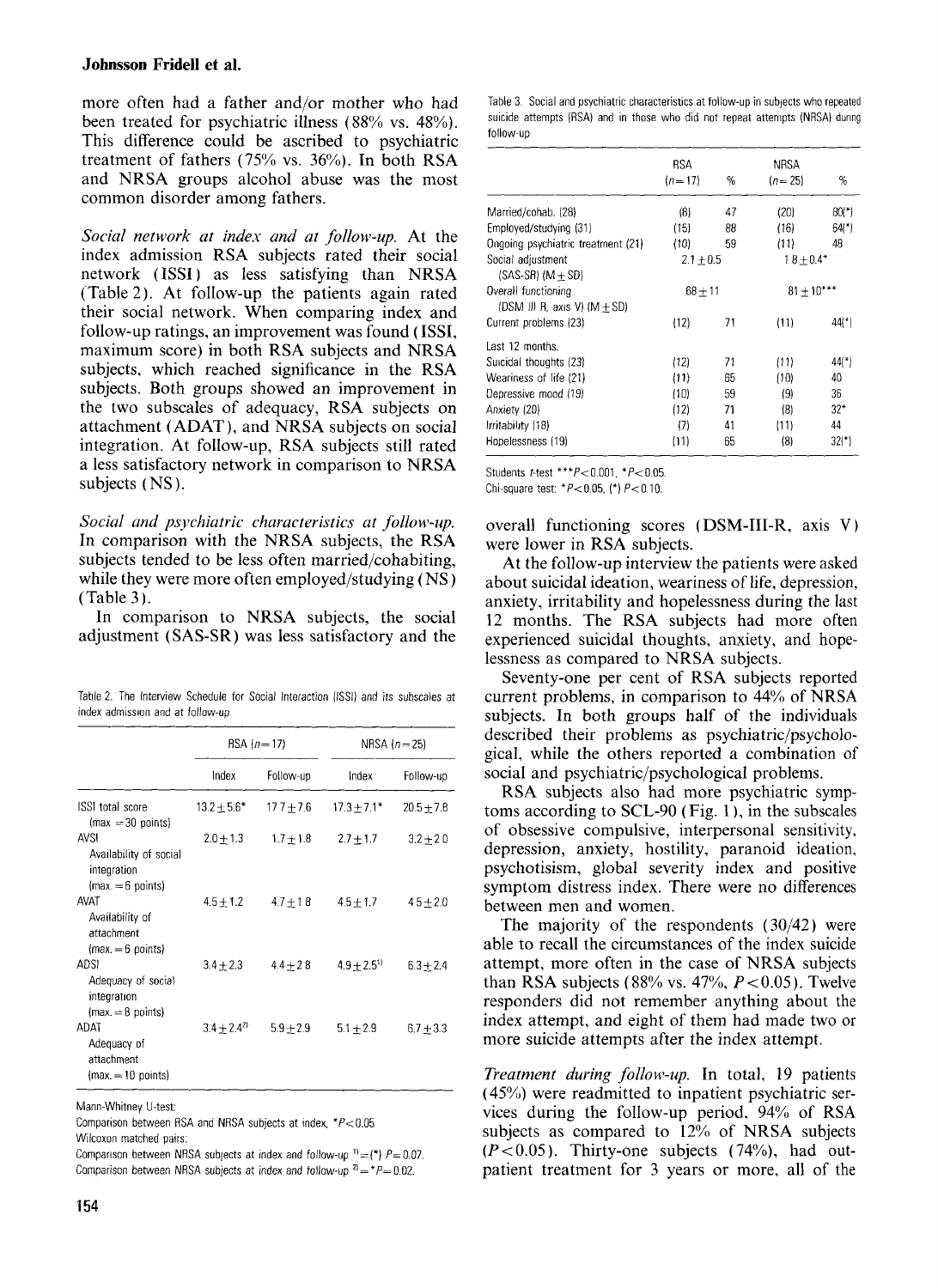

*Fig. 1.* Profiles of psychiatric symptoms (SCL-90) among subjects who repeated suicide attempts **(RSA,** *n=* 17) and those who did not reattempt  $(NRSA, n=25)$  during follow-up.

RSA subjects as compared to 14 (56%) of the NRSA subjects ( $P < 0.05$ ). At the follow-up interview,  $82.4\%$  of RSA subjects and  $48\%$  of NRSA subjects were receiving ongoing treatment.

Among those who received treatment for 2 years or less  $(n=11)$  55% had an adjustment disorder compared to 7% among those who received longer treatment  $(P < 0.05)$ .

During the entire follow-up period, 60% received combined treatment, i.e. psychiatric treatment and supportive/psychodynamic therapy, *77%* of RSA subjects as compared to 32% of NRSA subjects  $(P<0.05)$ . Thirty-five per cent of RSA subjects and 20% of NRSA subjects had received psychodynamic therapy.

Seventy-one per cent had received psychopharmacological treatment during the follow-up period, 82% of the RSA subjects as compared to 60% of the NRSA subjects. At the follow-up interview 48% had ongoing psychopharmacological treatment, 53% of RSA subjects as compared to 44% of NRSA subjects. The most common medication was antidepressants with or without benzodiazepines.

#### Results, non-respondents

Seven out of 21 subjects (33%) had no chart notes from the main psychiatric hospital after index

admission. Four of the patients  $(19\%)$  had repeated suicide attempts during the follow-up period. One patient had made one reattempt while the others had made three or more attempts. Eleven patients (52%) were readmitted to a psychiatric ward during the follow-up period.

#### **Discussion**

This follow-up study consists of a group of patients at high risk for future suicidal behaviour, as they were hospitalized after a suicide attempt. Furthermore, half of the group had attempted suicide before the index suicide attempt. It is of great clinical importance to identify predictors for suicide and suicide attempts in a high-risk group of suicide attempters, in order to develop prevention strategies.

Most follow-up studies of suicide attempters focusing on repeated suicidal behaviour have used register data  $(19, 11, 30, 31)$ . The opinions of the patients themselves provide a better understanding of their needs.

We were able to describe the course after index discharge in 75% of the study sample. The difficulty of conducting personal long-term follow-up studies has been identified by others (3, 20, 30). One third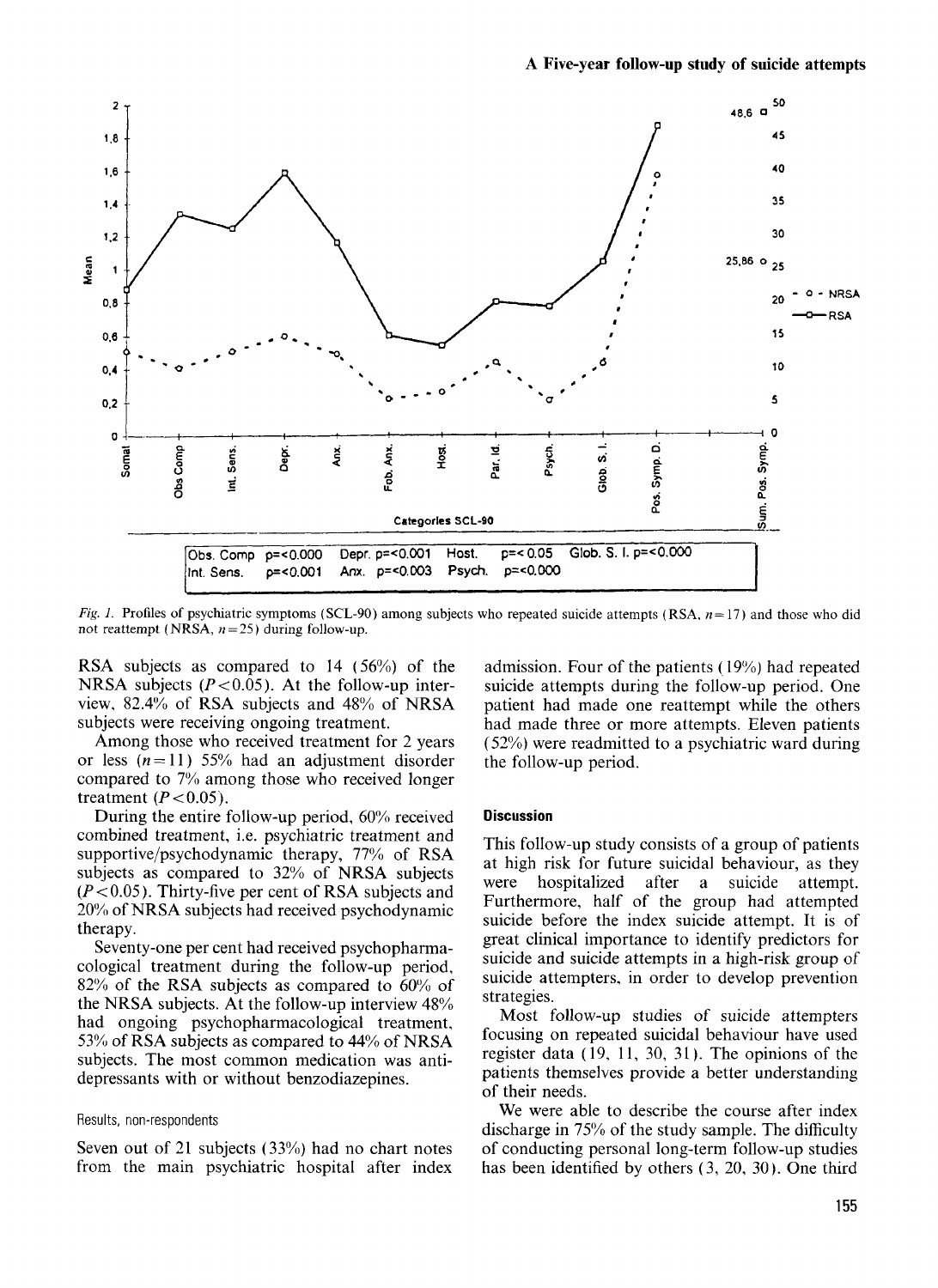## **Johnson Fridell et a].**

of our sample could not be interviewed, which somewhat reduces the extent to which the results can be generalized. In the non-respondent group, our information on the repetition rate is uncertain and therefore not comparable with reports from those interviewed, but to our knowledge there were fewer reattempts in this group. Another possible shortcoming is the sample size. For example, the number of RSA and NRSA subjects, respectively, is rather small for drawing reliable conclusions.

There was a high frequency of completed suicides in our study, as well as a high repetition rate of suicide attempters in the interviewed group. Most of the suicides occurred within the first 2 years, and the suicide attempters within 3 years after the index admission. Such high frequencies of suicidal behaviour have also been reported in other comparable studies (8, 20). Hawton and Catalan reported that 12-25% of hospital-referred attempters are readmitted due to further attempts within 1 year (32). All subjects who committed suicide or reattempted suicide in our study had ongoing psychiatric treatment.

Our main findings concern predictors of repeated suicidal behaviour and characteristics of repeaters at follow-up. In this clinical sample, those who committed suicide tended to be older, and more than half of them were women. Mood disorders were the most common diagnoses at index. Similar findings have been reported from other studies (12, 19). In some other studies, alcohol abuse has been overrepresented among suicide attempters who commit suicide (7, 33).

Predictors for repetition of suicide attempts were young age, personality disorder, a poor social network (at index), and treatment of psychiatric disorders in parents. A couple of these predictors, i.e. personality disorders and young age, have been reported in previous studies **(1,** 6). All repeaters had index diagnoses other than adjustment disorder and anxiety disorders. Our findings might mirror vulnerability as well as environmental influences from childhood to adulthood.

At follow-up, RSA subjects evaluated their social network as more satisfying in comparison to the situation at the index admission. Most of the RSA subjects were employed or studying, while half of them were living alone. At follow-up their overall social adjustment was less satisfactory than among NRSA subjects. These follow-up results, including high psychiatric symptom levels and reports of current problems combined with our findings of predictors of further suicide attempts, indicate psychological suffering in a long-term perspective. Psychological suffering and poor social network make this group, without doubt, vulnerable to entering critical situations and further suicidal behaviour.

Long-term treatment  $(> 3$  years) was common in the total group. At follow-up a large proportion of reattempters were still in treatment, and so was the other group. A combination of treatment strategies during follow-up was common among reattempters. All who committed suicide and all reattempters had received psychiatric treatment at the time of their suicidal acts. These findings indicate that there is a need for further improvement and evaluation of treatment strategies for this high-risk group. In order to evaluate the possible impact of long-term treatment models on suicidal behaviour, a controlled design is warranted in spite of apparent methodological drawbacks.

To sum up, *5* years after a suicide attempt, the majority of high-risk subjects still present various symptoms, and about half of them are receiving ongoing psychiatric treatment. Certain features could be extracted from the index data of those who committed suicide and those who reattempted suicide during follow-up. It is of great clinical importance to share our experiences, and to focus on treatment strategies for this vulnerable subgroup of self-destructive patients.

#### **Acknowledgements**

This study was supported by the Swedish Council for Planning and Coordination of Research. The Swedish Medical Research Council No 08319, the County of Malmohus, Sweden, and funds from Lund University.

#### **References**

- 1. HIRSCHFELD RMA, DAVIDSON L. Risk factors for suicide. In: FRANCES AJ and HALES RE, eds. American Psychiatric Press. Review of Psychiatry: vol. 17, (p 327) 1988.
- *3 I.*  BARRACLOUGH B. Suicide: clinical and epidemiological studies. London: Croom Helm, 1987.
- 3. HAWTON K. Assessment of suicide risk. Br J Psychiatry 1987: 150: 145-153.
- 4. BURGLASS D, HORTON J. **A** scale for predicting subsequent suicidal behaviour. Br J Psychiatry 1972: 124: 573- 578.
- 5. HAWTON K, FLAGG J. Suicide and other causes of death following attempted suicide. Br J Psychiatry 1988: 152: 359-366.
- 6. BURGLAS D, MCCULLOCH *JW.* Further suicidal behaviour: the development and validation of predictive scales. Br J Psychiatry 1975: 132: 285-287.
- 7. CLJLLBERG J, WASSERMAN D, STEFANSSON C. Who commits suicide after a suicide attempt? An 8 to 10 year follow-up in suburban catchment area. Acta Psychiatr Scand 1988: 77: 598-603.
- 8. ROY A. Risk factors for suicide in psychiatric patients. Arch Gen Psychiatry 1983: 39: 1089-1095.
- 9. MOTTO J. Suicide attempts: a longitudinal view. Arch Gen Psychiatry 1965: 13: 516-529.
- 10. EISENTHAL **S,** FARBEROW N, SCHNEIDMAN E. Follow-up of neuropsychiatric patients in suicide observation status. Public Health Rep (Wash) 1966: 81: 977-990.
- 11. NIELSEN B, WANG AG, BILLE-BRAHE U. Attempted suicide in Denmark. IV. A five year follow-up. Acta Psychiatr Scand 1990: 81: 250-254.